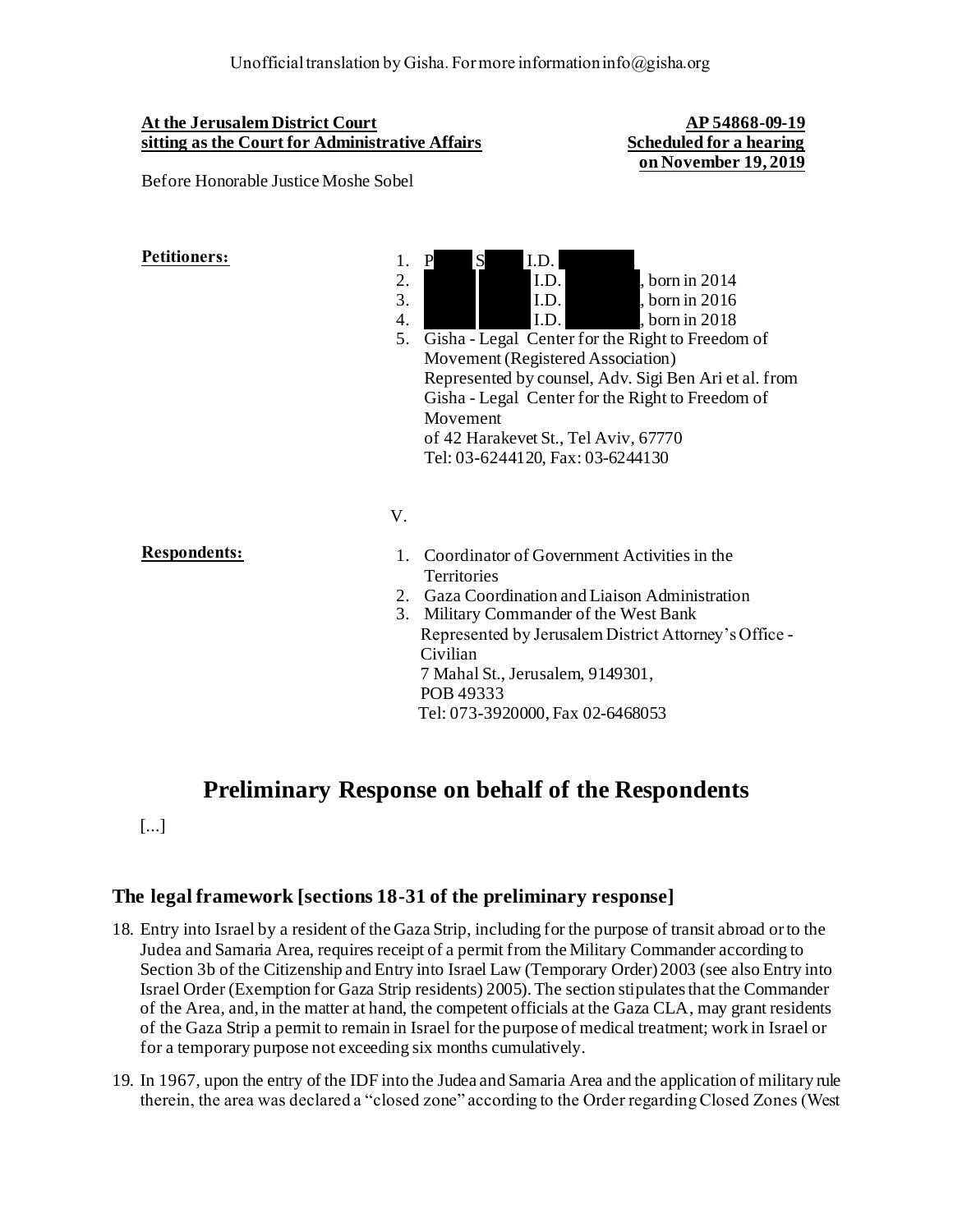Bank Area) (No. 34) 1967. In 2009, an order consolidating the powers of the Military Commander in the Judea and Samaria Area was issued, and this particular power is now enshrined in Section 318 of the **Order regarding Security Provisions [Incorporated Version] (Judea and Samaria) (No. 1651) 2009**.

- 20. Note that in the past, residents of the Gaza Strip were granted a general permit to enter the Judea and Samaria Area pursuant to General Entry Permit (Residents of Held Areas) (No. 5) (Judea and Samaria) 1972, with a parallel general permit to exit the Gaza Strip given to Gaza Strip residents. As part of the Order regarding Suspension of General Entry Permit (Residents of Held Areas) (No. 5) (Temporary Order) 1988, the general entry permit allowing entry and remainder in the Judea and Samaria Area was suspended, and so, any Gaza resident seeking to enter and remain in the Judea and Samaria Area is required to obtain a personal permit from the Military Commander.
- 21. Another aspect relating to entry by Gaza residents into Israel and the Area is the Hamas takeover of the Gaza Strip after the IDF exited the Gaza Strip in 2005. On this, we refer to the remarks made by Honorable President Beinisch in HCJ 9132/07 **Al-Bassiouni v. Prime Minister** (reported on the Judicial Authority website, October 31, 2008) (hereinafter: **Al-Bassiouni**). President Beinisch determined, inter alia, "that the Gaza Strip is controlled by a murderous terrorist organization, which acts relentlessly to inflict harm on the State of Israel and its inhabitants, violating every possible rule of international law in its violent acts, which are directed indiscriminately at civilians - men, women and children [...]."
- 22. Given the violent Hamas takeover of the Gaza Strip, on September 19, 2007, the Ministerial Committee on National Security Affairs (CNSA) passed a resolution whereby the Gaza Strip was "**hostile territory**" (CNSA Resolution B/34). In the wake of this resolution, a decision was made to limit entry into Israel from the Gaza Strip, including for purposes of transit to the Area, in general, to humanitarian and exceptional cases, with an emphasis on urgent medical cases (hereinafter: the movement policy).
- 23. The premise, which the Honorable Court has repeated numerous times over the years, is that the State of Israel has broad powers and discretion to decide who may enter its territory and a foreign national has no legal right to enter the State's sovereign territory, including for the purpose of transit to the Area or abroad. This principle derives from both the rules of international law and the laws governing entry into Israel, which give the state extremely broad discretion with respect to entry into its territory by foreign nationals, all the more so when the matter concerns residents of a hostile territory that has been engaged in ongoing warfare with the State of Israel, such as the Gaza Strip and the terrorist organizations operating therein.
- 24. The policy on travel between Israel, the Area and the Gaza Strip has been devised based on va rious security and military considerations, including: Hamas' rise to power in the Gaza Strip; the relentless acts of terrorist organizations operating in the Gaza Strip against the State of Israel, including firing rockets at Israel, carrying out terrorist attacks and other attempts to harm civilians and soldiers; **the efforts made by terrorist organizations in Gaza to use Gaza residents whose entry into Israel and the Area has been approved for hostile purposes by recruiting them, whether overtly, by subterfuge or through blackmail, for the commission of terrorist attacks and the transfer of operatives, knowledge, intelligence, funds or equipment for terrorist activities**; as well as the constant efforts made by terrorist organizations to install new extensions of Gaza's terrorism infrastructure inside the Judea and Samaria Area, and to strengthen infrastructure already active in the Area.
- 25. One of the significant rationales for the movement policy is **the security need to "differentiate" between the Gaza Strip and the Area**. This rationale is rooted in concerns regarding the possible exploitation of ties between Gaza residents and the Area to advance terrorist activities, whether knowingly or by deception. Thus, terrorist organizations work relentlessly to transfer terrorism